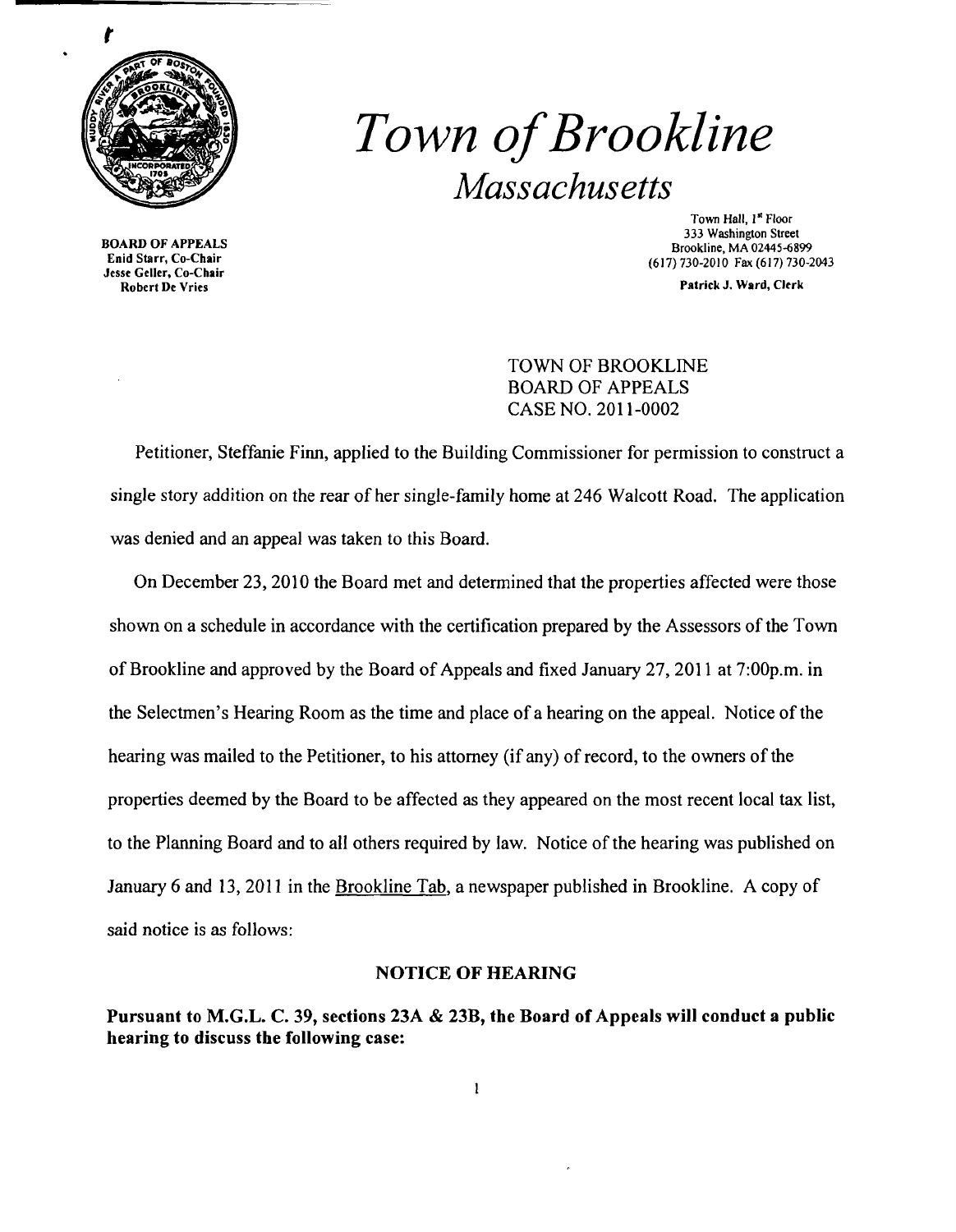Petitioner: FINN, STEFFANIE Owner: FINN, STEFFANIE Location of Premises: 246 WOLCOTT RD Date of Hearing: January 27, 2011 Time of Hearing: 7:00 PM Place of Hearing: Selectmen's Hearing Room, 6th. floor

!

 $\hat{\textbf{r}}$ 

A public hearing will be held for a variance and/or special permit from:

- 1. 5.09.2.j; Design Review, special permit required.
- 2. 5.20; Floor Area Ratio, variance required.
- 3. 5.22.3.c; Exceptions to Maximum Floor Area Ratio For Residential Units, special permit required.
- 4. 5.43; Exceptions to Yard and Setback Regulations, special permit required.
- 5. 5.50; Front Yard Requirements (Wolcott), variance required.
- 6. 5.70; Rear Yard Requirements, variance required.
- 7. 8.02.2; Alteration of Extension, special permit required.

Of the Zoning By-Law to construct an addition to the rear of home requiring BOA relief at 246 WOLCOTT ROAD.

Said premise located in a S-10 (single-family) residence district.

*Hearings, once opened, may be continued by the Chair to a date and time certain. No further notice will be mailed to abutters or advertised in the TAB. Questions regarding whether a hearing has been continued, or the date and time ofany hearing may be directed to the Zoning Administrator at* 617-734-2134 *or check meeting calendar at:http://calendars.town.brookline.ma.usIMasterTownCalandarl?FormID=158.* 

The Town of Brookline does not discriminate on the basis of disability in admission to, access to, *or operations ofits programs, services or activities. Individuals who need auxiliary aids for*  effective communication in programs and services of the Town of Brookline are invited to make *their needs known to the ADA Coordinator, Stephen Bressler, Town of Brookline, 11 Pierce Street, Brookline, MA 02445. Telephone:* (617) *730-2330,' TDD* (617) *730-2327.* 

## Enid Starr Jesse Geller Robert De Vries

At the time and place specified in the notice, this Board held a public hearing. Present at the

hearing was Chairman, Enid Starr and Board Members, Jesse Geller and Mark Zuroff. The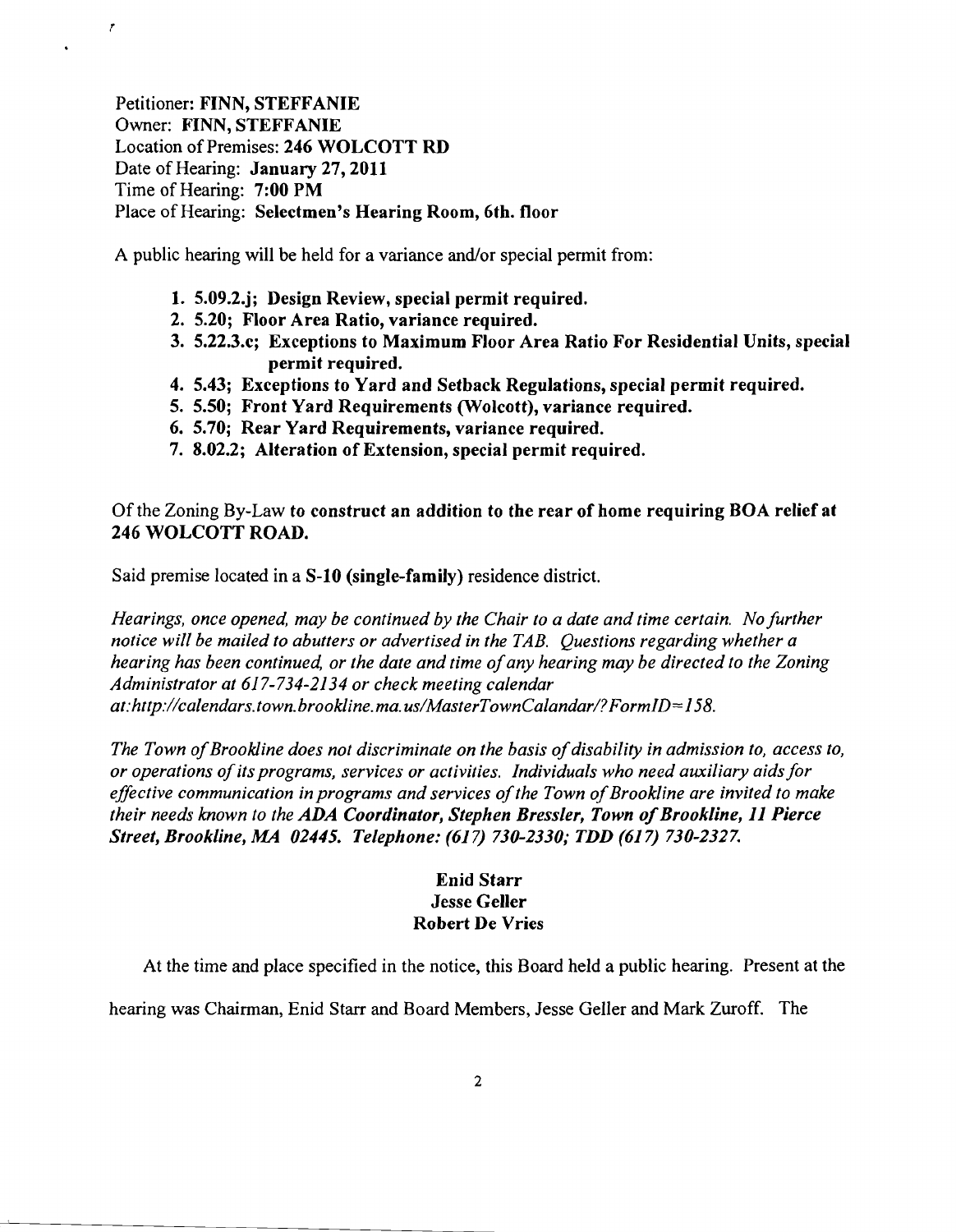Petitioner, Steffanie Finn, was represented by her architect, Stephen Sousa of Sousa Design Architects, 75 Newbury Street, Boston, MA 02116.

Ť

Mr. Sousa described the home as a Tudor style single-family, located on a triangular shaped corner lot at the intersection of Wolcott Road and the Wolcott Road Extension. The home is accessed via a driveway off of the Wolcott Road Extension and has a recessed garage. The rear of the house is screened by a fence in the side and rear yards. The home is located in South Brookline near the Putterham Golf Course and is surrounded primarily by other single-family homes.

Mr. Sousa said that his client is proposing to construct a 230 square foot single story addition to the rear of the home. The addition will measure  $6'$  x  $38'4''$  and will accommodate a kitchen extension, new bathroom and a new pantry. The addition will be clad in copper and will have a copper roof. He said that they will also be removing an entry overhang from one side of the house.

Mr. Sousa said that he believed the proposal required relief from Sections 5.09.2.j, Design Review, 5.22.3.c, Floor Area Ratio, and 8.02.2,because the front and rear setbacks are preexisting, non -conforming conditions. He said that he believed that all the requested relief could be granted by special permit.

The Chairman asked whether anyone in attendance wished to speak in favor or against the proposal. No one rose to speak

Polly Selkoe, Assistant Director for Regulatory Planning delivered the findings of the Planning Board.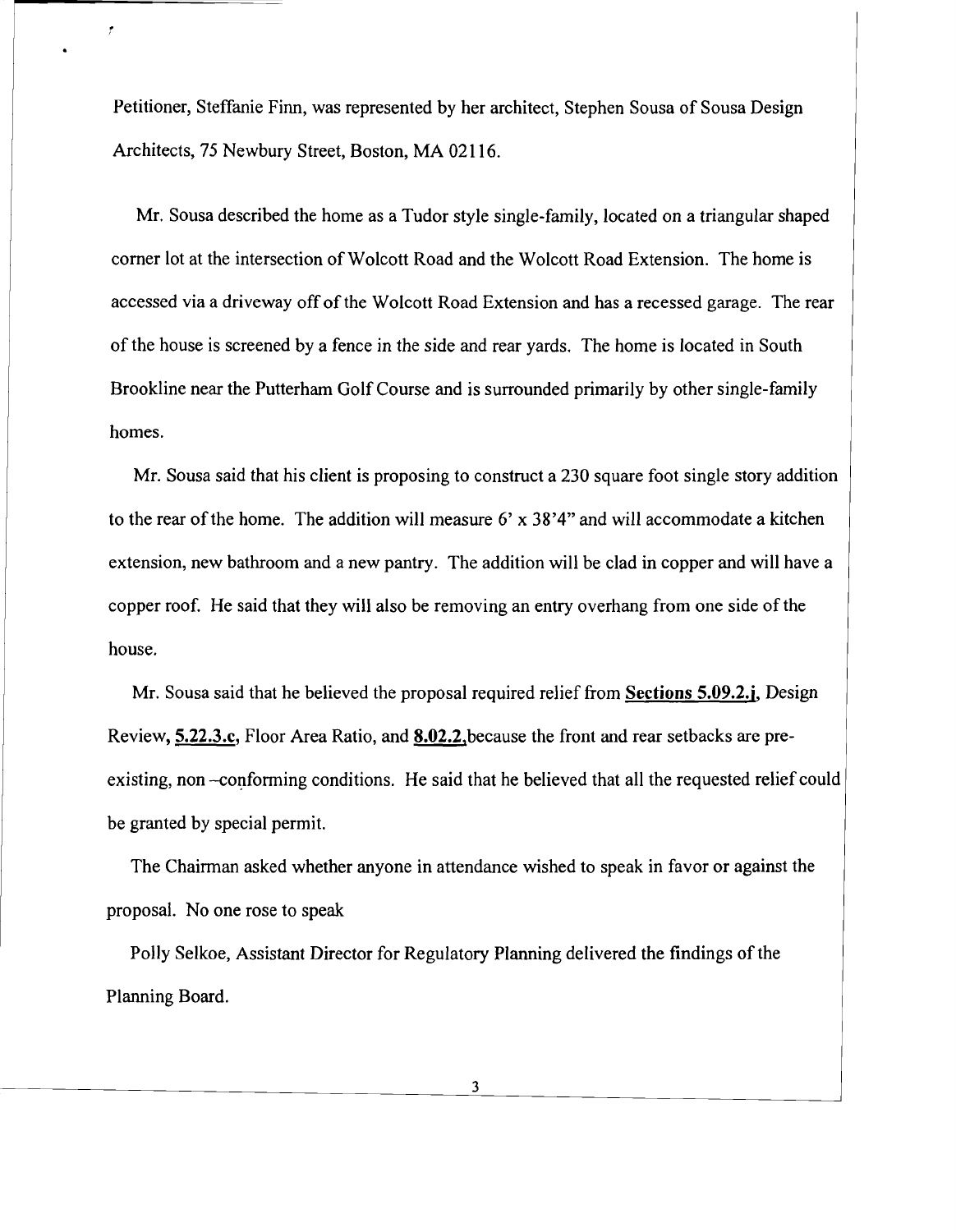Section 5.09.2.j – Design Review: Any exterior addition for which a special permit is requested pursuant to Section 5.22 (Exceptions to Maximum Floor Area Ratio Regulations) requires a special permit subject to the design review standards listed under Section 5.09.4(a-I). All the conditions have been met, and the most relevant sections of the design review standards are described below:

- a) Preservation of Trees and Landscape: There is not currently any landscaping immediately adjacent to the rear of the home, therefore no trees or other plantings will be disturbed by the construction of the addition.
- b) Relation of Buildings to Environment: The proposed addition is a single story and is not anticipated to cause shadowing on neighboring buildings.
- c) Relation of Buildings to the Form of the Streetscape and Neighborhood: The proposed addition will not be visible from the streetscape. However, the addition is consistent with the character of the home and is comparable in size and scale to other additions in the neighborhood. In addition, the removal of the entryway overhang on the side facade of the house also should not create any disruption to the streetscape.

### Section 5.20 - Floor Area Ratio

 $\lambda$ 

| <b>Floor Area</b> | <b>Allowed</b> | <b>Existing</b> | <b>Proposed</b> | <b>Finding</b>      |
|-------------------|----------------|-----------------|-----------------|---------------------|
| Floor Area Ratio  |                |                 |                 | Nariance/ Special   |
| (% of allowed)    | 100%           | 14%             | 124%            | permit <sup>*</sup> |
| Floor Area (s.f.) | 2.298.6        | 2,610           | 2.840           |                     |

\* Under Section 5.22.3.c, the Board of Appeals may grant a special permit for up to 150% of the permitted gross floor area provided the addition is less than 350 square feet. The applicant is proposing to construct a 230 square foot addition.

### Section 5.50 - Front Yard Setback

Section 5.70 – Rear Yard Setback

| Dimensional Requirements Required Existing Proposed |     |       |               | in sergeny da<br><b>Relief</b>    |
|-----------------------------------------------------|-----|-------|---------------|-----------------------------------|
| <b>Front Yard Setback</b>                           | 20' | 18'5" | $18^\circ$ 5" | <b>Pre-existing Nonconforming</b> |
| <b>Rear Yard Setback</b>                            | 30' | "א' ו | . 1'8"        | <b>Pre-existing Nonconforming</b> |

\* Under Section 5.43, the Board of Appeals may waive yard and setback requirements if a counterbalancing amenity is provided. As both deficient setback conditions are pre-existing and not as a result of an addition. a counterbalancing amenity is not required.

#### Section 8.02.2 - Alteration or Extension

A special permit is required to alter a pre-existing non-conforming structure.

Ms. Selkoe reported that the Planning Board was supportive of the proposal to construct a 230

square foot addition to the rear of this home. The addition is well designed and integrates well

with the general aesthetic of the structure. As the home already has a wood fence which should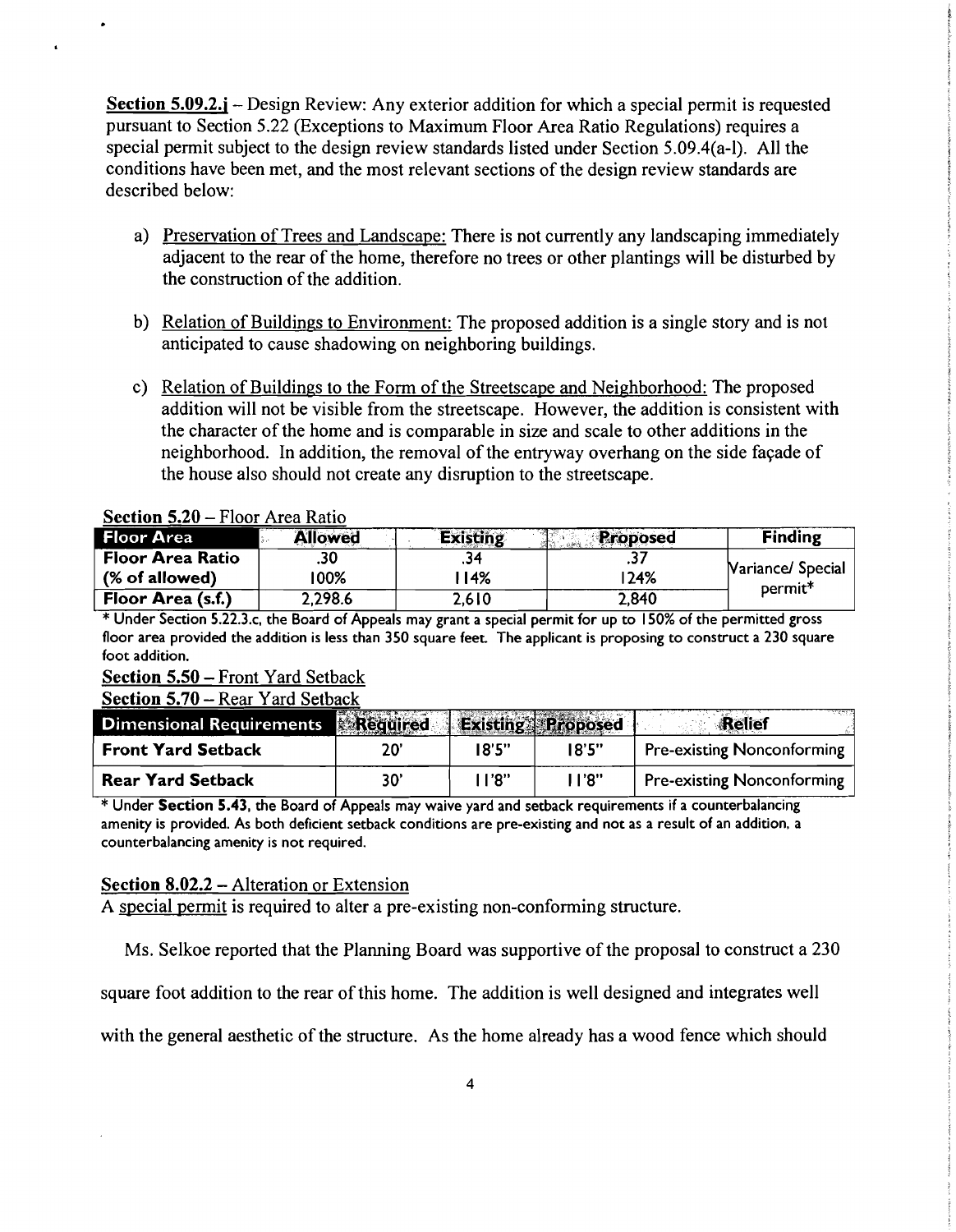screen the addition from neighboring properties, it is not anticipated the proposal should have any negative impacts on neighboring properties. Therefore, the Planning Board recommended approval of the plans by Sousa Design Architects, dated 12/14/2010, subject to the following conditions:

- 1. Prior to the issuance of a building permit, final plans and elevations indicating all salient dimensions and materials shall be submitted subject to the review and approval of the Assistant Director of Regulatory Planning.
- 2. Prior to the issuance of a building permit, the applicant shall submit to the Building Commissioner for review and approval for conformance to the Board of Appeals decision: 1) a final site plan stamped and signed by a registered engineer or land surveyor; 2) final building elevations stamped and signed by a registered architect; and 3) evidence that the Board of Appeals decision has been recorded at the Registry of Deeds.

The Chairman then called upon Michael Shepard, Building Commissioner, to deliver the comments of the Building Department. Mr. Shepard stated that addition appeared well designed and the Building Department supported the requested relief as well as the conditions recommended by the Planning Board.

During deliberations, Board Member Zuroff stated that he lived near 246 Wolcott Road and none of the proposed work would be visible from the public way

The Board, having deliberated on this matter and having considered the foregoing testimony, concludes that all the requested relief could be granted by special permit. The Board found that that the petitioner has satisfied the requirements necessary for relief under Sections 5.09.2.j, 5.22.3.c, 8.02.2, and 9.05 of the Zoning By-Law and made the following specific findings pursuant to Section 9.05 of the Zoning By-Law:

a. The specific site is an appropriate location for such a use, structure, or condition.